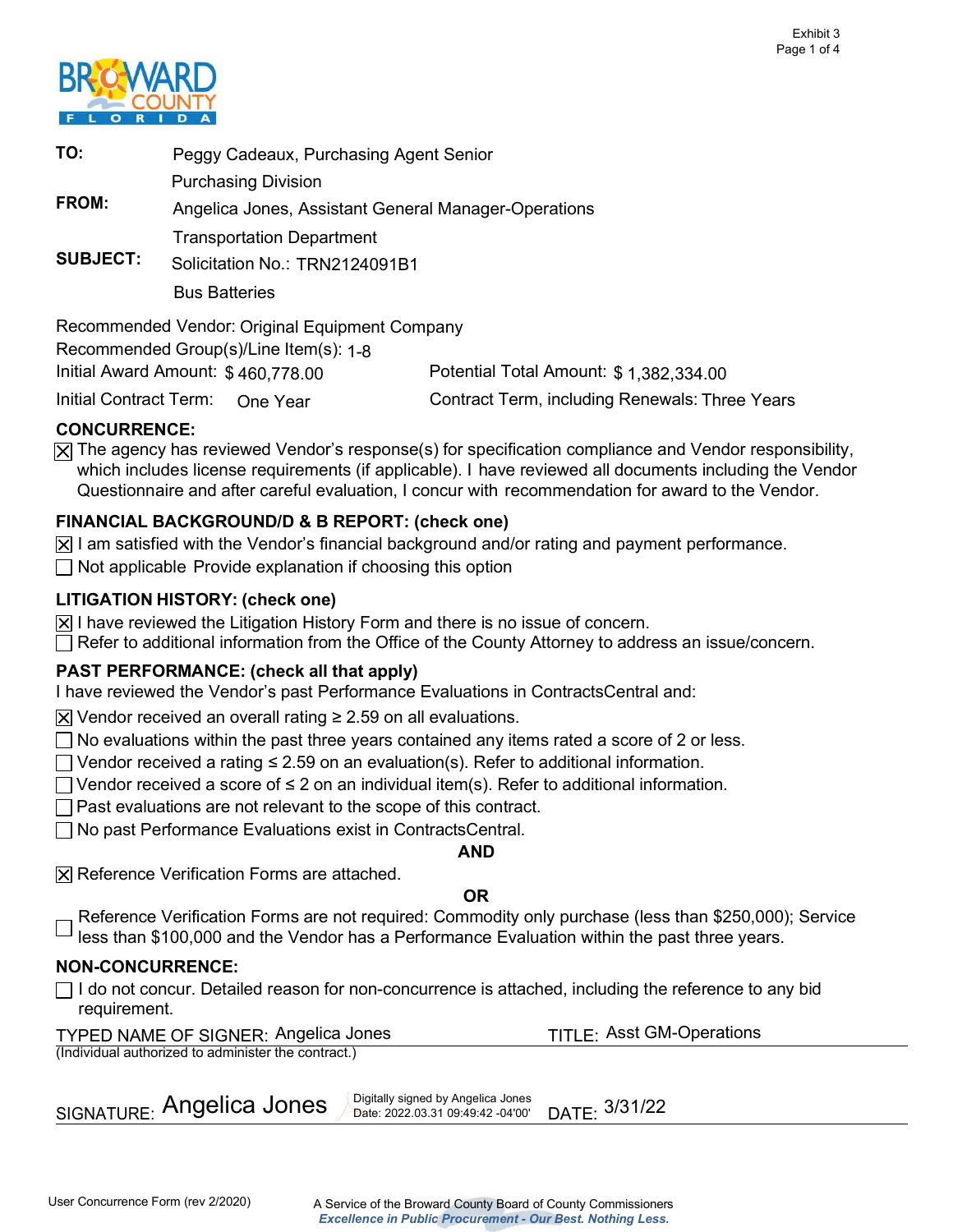

Title: <sub>Senior Buyer</sub>

Broward County Solicitation No. and Title: TRN2124091B1 Bus Batteries

Organization/Firm Name providing reference: Florida Crystals Corporation

|  | Contact Name: Manny Rodriguez |
|--|-------------------------------|
|--|-------------------------------|

Contact Email: <sub>[Manny.Rodriguez@floridacyrstals.com](mailto:Manny.Rodriguez@floridacyrstals.com)</sub> Contact Phone: <sub>(561)</sub> 515-8049

Name of Referenced Project: <sub>Parts and filters</sub>

Contract No. <sub>cannot</sub> disclose per company policy \_\_\_\_\_\_\_\_\_\_\_\_\_\_\_\_\_\_\_\_\_\_Contract Amount: <sub>[2,000,000.00](https://2,000,000.00)</sub>

Date Services Provided: 2016 - present

(list date range or date services began until "current")

| Vendor's role in Project: <b>Z</b> Prime Vendor <b>D</b> Subconsultant/Subcontractor |           |                                                       |
|--------------------------------------------------------------------------------------|-----------|-------------------------------------------------------|
| Would you use this vendor again? $\boxtimes$ Yes                                     | $\Box$ No | If No, please specify in Additional Comments (below). |

## Description of services provided by Vendor:

| Please rate your experience with the<br>referenced Vendor:  | <b>Needs</b><br>Improvement | <b>Satisfactory</b> | <b>Excellent</b> | <b>Not</b><br>Applicable |
|-------------------------------------------------------------|-----------------------------|---------------------|------------------|--------------------------|
| Vendor's Quality of Service<br>$1_{\cdot}$<br>a. Responsive |                             |                     | ☑                |                          |
| b. Accuracy                                                 |                             |                     | ☑                |                          |
| c. Deliverables                                             |                             |                     | ☑                | П                        |
| 2. Vendor's Organization:<br>a. Staff expertise             |                             |                     | ☑                | П                        |
| b. Professionalism                                          |                             | П                   | ☑                | П                        |
| c. Turnover                                                 |                             |                     | ☑                |                          |
| 3. Timeliness of:<br>a. Project                             |                             |                     | ☑                |                          |
| <b>Deliverables</b><br>$b_{-}$                              |                             |                     | ☑                |                          |

### Additional Comments: (provide on additional sheet if needed)

 Difficulties in getting parts, vendor goes above and beyond to get filters from different suppliers to fulfill order. Florida Crystals has been purchasing from Original Equipment for over 35 years.

| References Checked By                       |             |                                                                      |                                  |  |  |  |
|---------------------------------------------|-------------|----------------------------------------------------------------------|----------------------------------|--|--|--|
| Name:                                       | Fife, Katie | Digitally signed by Fife, Katie<br>Date: 2022.03.25 14:41:33 -04'00' | Title: Transit Manager-Materials |  |  |  |
| Division/Department: Transportation-Transit |             |                                                                      | Date of Verification: 03/25/2022 |  |  |  |

Vendor Reference Verification Form - Bids and Quotes (Revised 1/22)

> A Service of the Broward County Board of County Commissioners Excellence in Public Procurement - Our Best. Nothing Less.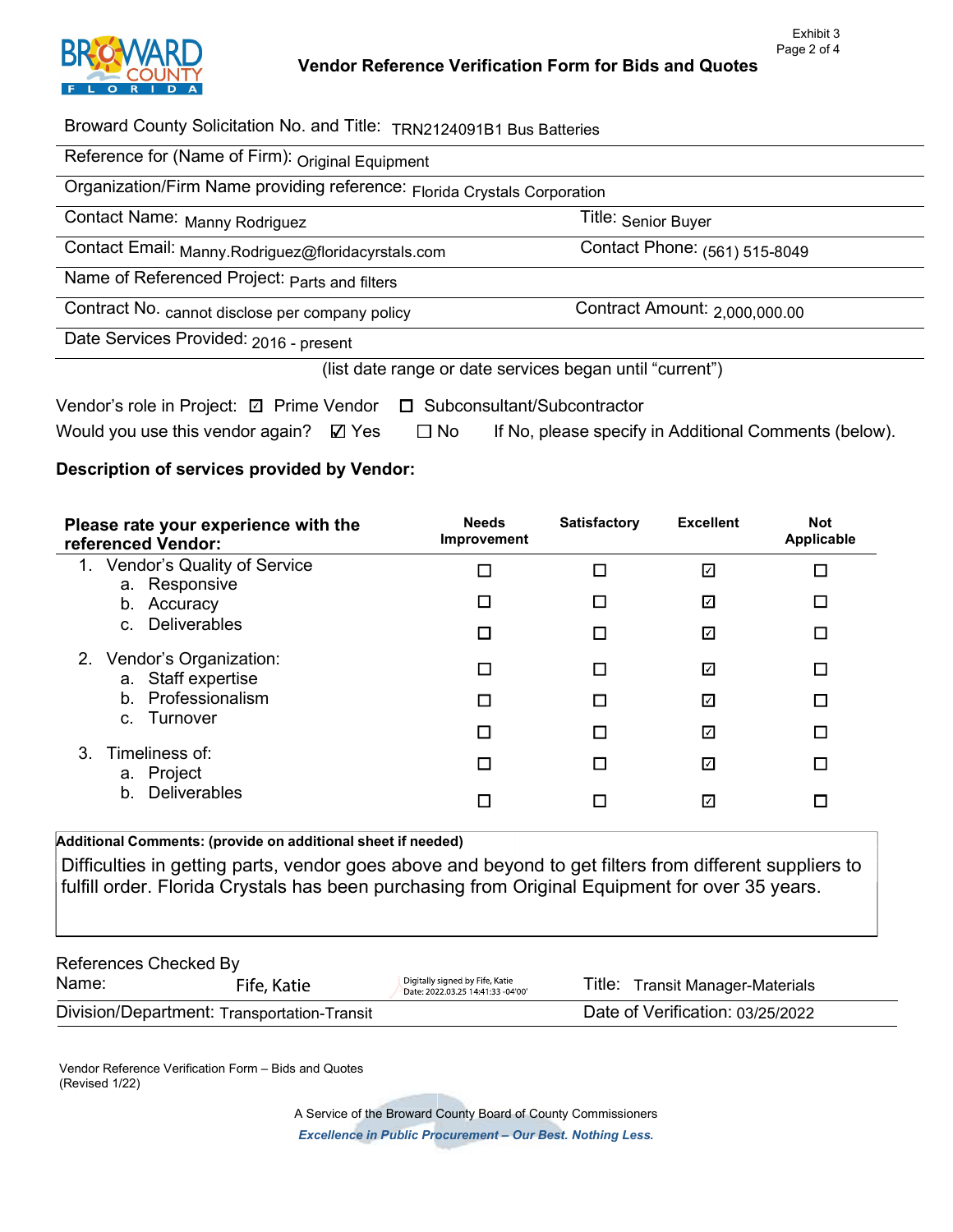

Title: Fleet and Procurement Manager

Contract Amount: 60,000.00

Broward County Solicitation No. and Title: TRN2124091B1 Bus Batteries

Organization/Firm Name providing reference: Miami Dade County

| Contact Name: Rey LLearna |
|---------------------------|
|---------------------------|

Contact Email: <sub>rey.llerana@miamidade.gov Contact Phone: <sub>(786)</sub> 469-2744</sub>

Name of Referenced Project: OE Parts, AC Delco Parts

Contract No. FB-00399

Date Services Provided: Feb 2018 to present

(list date range or date services began until "current")

| Vendor's role in Project: ☑ Prime Vendor □ Subconsultant/Subcontractor |           |                                                       |
|------------------------------------------------------------------------|-----------|-------------------------------------------------------|
| Would you use this vendor again? $\boxtimes$ Yes                       | $\Box$ No | If No, please specify in Additional Comments (below). |

## Description of services provided by Vendor:

| Please rate your experience with the<br>referenced Vendor:   | <b>Needs</b><br>Improvement                                          | <b>Satisfactory</b> | <b>Excellent</b>                 | <b>Not</b><br><b>Applicable</b> |
|--------------------------------------------------------------|----------------------------------------------------------------------|---------------------|----------------------------------|---------------------------------|
| Vendor's Quality of Service<br>1.<br>a. Responsive           | □                                                                    | П                   | ☑                                | П                               |
| Accuracy<br>b.                                               | □                                                                    | П                   | ☑                                | □                               |
| <b>Deliverables</b><br>$C_{1}$                               | П                                                                    | П                   | ☑                                | □                               |
| 2. Vendor's Organization:<br>Staff expertise<br>a.           | $\Box$                                                               | ப                   | ☑                                | ப                               |
| Professionalism<br>b <sub>1</sub>                            | П                                                                    | П                   | ☑                                | П                               |
| Turnover<br>C.                                               | П                                                                    | П                   | ☑                                | □                               |
| 3<br>Timeliness of:<br>a. Project                            | $\Box$                                                               | П                   | ☑                                | П                               |
| <b>Deliverables</b><br>b.                                    | □                                                                    | П                   | ☑                                | □                               |
| Additional Comments: (provide on additional sheet if needed) |                                                                      |                     |                                  |                                 |
| References Checked By<br>Fife, Katie<br>Name:                | Digitally signed by Fife, Katie<br>Date: 2022.03.25 09:57:17 -04'00' | Title:              | <b>Transit Manager-Materials</b> |                                 |

|                                             | $-$ Date: 2022.03.23 09.37.17 - 04 00 |                                  |
|---------------------------------------------|---------------------------------------|----------------------------------|
| Division/Department: Transportation-Transit |                                       | Date of Verification: 03/25/2022 |

Vendor Reference Verification Form - Bids and Quotes (Revised 1/22)

> A Service of the Broward County Board of County Commissioners Excellence in Public Procurement - Our Best. Nothing Less.